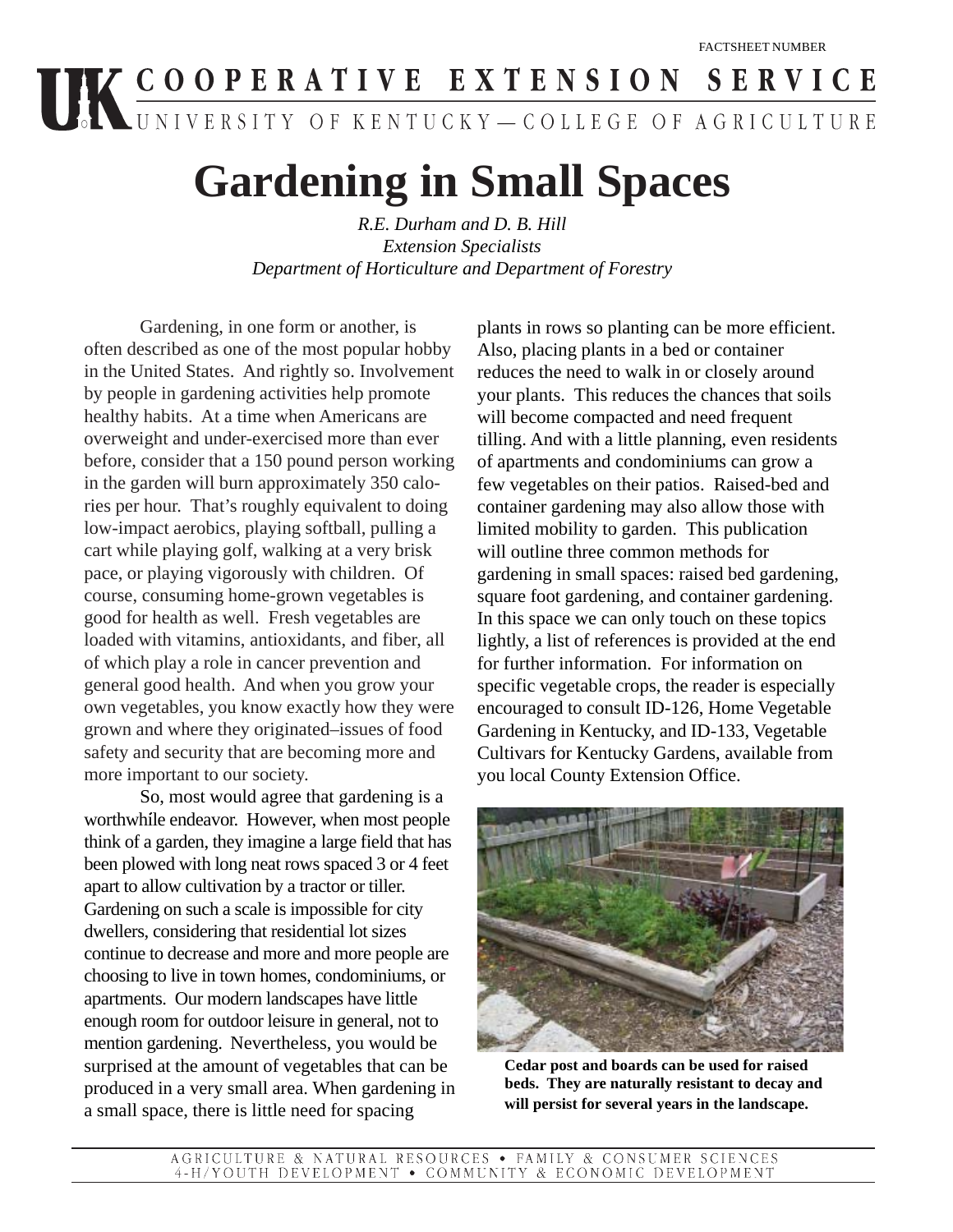#### **Raised Bed Gardening**

Raised bed gardening has several advantages. Soils in raised beds are usually better drained than the surrounding area so installing raised beds offers a solution for poorly drained sites. Better root growth from improved soils usually results in higher yields from plants grown in raised beds. Raised beds require less stooping during weeding, watering and other activities. Raised beds can also be installed in areas that are difficult to garden conventionally such as sites with shallow soil (over rock), steep slopes, or poor soil quality.

The garden beds are usually raised off the ground surface to a height of at least 6 to 8 inches. A frame to support the soil may be constructed from wood, stone, concrete block or brick, even old rubber tires, or the gardener may prefer to simply mound the soil without a rigid structure. The bed size will vary according to the gardener's needs and the space available. Beds are typically constructed no more than 4 feet wide since this width allows for an easy reach into the bed from either side. An aisle of 2-4 feet is maintained between beds to allow easy access with tools and equipment (wheelbarrows, hose reels, chairs or stools, wheelchairs).

#### **Tire Towers**

Tire towers are stacks of old tires that can be used for growing a variety of crops, but are particularly useful for root crops like potatoes or sweet potatoes (Figure x). Make sure you have a relatively flat spot on which to place the tires. Place the bottom tire where you want the stack to be and fill it with crushed plastic gallon milk cartons. Make sure you get them well packed into the rims of the tire. Cover the cartons with some kind of mulch (woody material is fine). Carefully stack two or three more tires of the same size on top of the base tire and fill them with your planting mix, continuing to be careful to pack the mix tightly into the rims of the tires. Plant one or two plants of potato or sweet potato in the open circle of the top tire, and then treat it like any other container. The potatoes will grow inside the tires, so when you want to harvest them, you can simply cut off the plant at the top (and recycle it into your compost) and remove the tires, one by one, harvesting the potatoes as you work your way down to the bottom.

*Selecting a site:* Vegetable gardens will be most productive when planted in full sun. However, many vegetables will thrive and produce a good crop if they receive 4 to 6 hours of direct sunlight a day.

Locate the garden away from trees if possible so that tree roots will not compete with the vegetables for water and nutrients. It is especially important that gardens not be located close to black walnut (*Juglans nigra*) trees since walnuts produce a compound in their roots, shoots and leaves that is toxic to many plants including several vegetables. Locate your beds in a location where water is readily available since raised beds will dry out more quickly and require more frequent watering than conventional gardens.

#### **Treated Wood**

The use of treated wood in gardening situations is quite controversial. The advantage of treated wood is that it resists decay and insect activity for many years and so is a more permanent addition to the landscape than most untreated woods. Prior to 2004, the primary wood treatment involved chromated copper arsenate (CCA). While this product was approved for use in landscape situations, the use of CCA treated wood was phased out in 2004. If treated wood is to be used in raised bed gardening, the gardener is encouraged to obtain a product data sheet regarding the type of wood treatment used and limitation to the use of such wood in the landscape. The gardener may also wish to contact the Environmental Protection Agency for current information regarding the safety of wood treatments. Alternatives to treated wood include the use of woods naturally resistant to decay (cedar, redwood, black locust), synthetic products (TREX, recycled plastics), rock, or masonary block. All of these provide sturdy structures that should persist for some time in the landscape. One could also choose to use untreated wood with the understanding that it must be replaced in two to three years.

*Preparing the soil:* One of the reasons that raised bed gardening is so productive is that the gardener has control over the soil used in the bed. In traditional gardens, soil becomes compacted from tractors, tillers, or people moving across the surface. Adding components such as organic matter and porous material to raised beds will improve soil structure (see below for directions on making your own compost - it will ultimately save you time and money, and it recycles things and keeps them out of our landfills!). Soil compaction is also avoided by not walking in the beds. An ideal soil for raised beds would consist of equal volumes of garden soil, organic matter (compost, peat moss, composted manure), and porous material (vermiculite or perlite). If good quality garden soil is not available, substitute additional organic matter. Add lime and fertilizer as recommended by a soil test of the finished soil mix. In the absence of a soil test, 1-2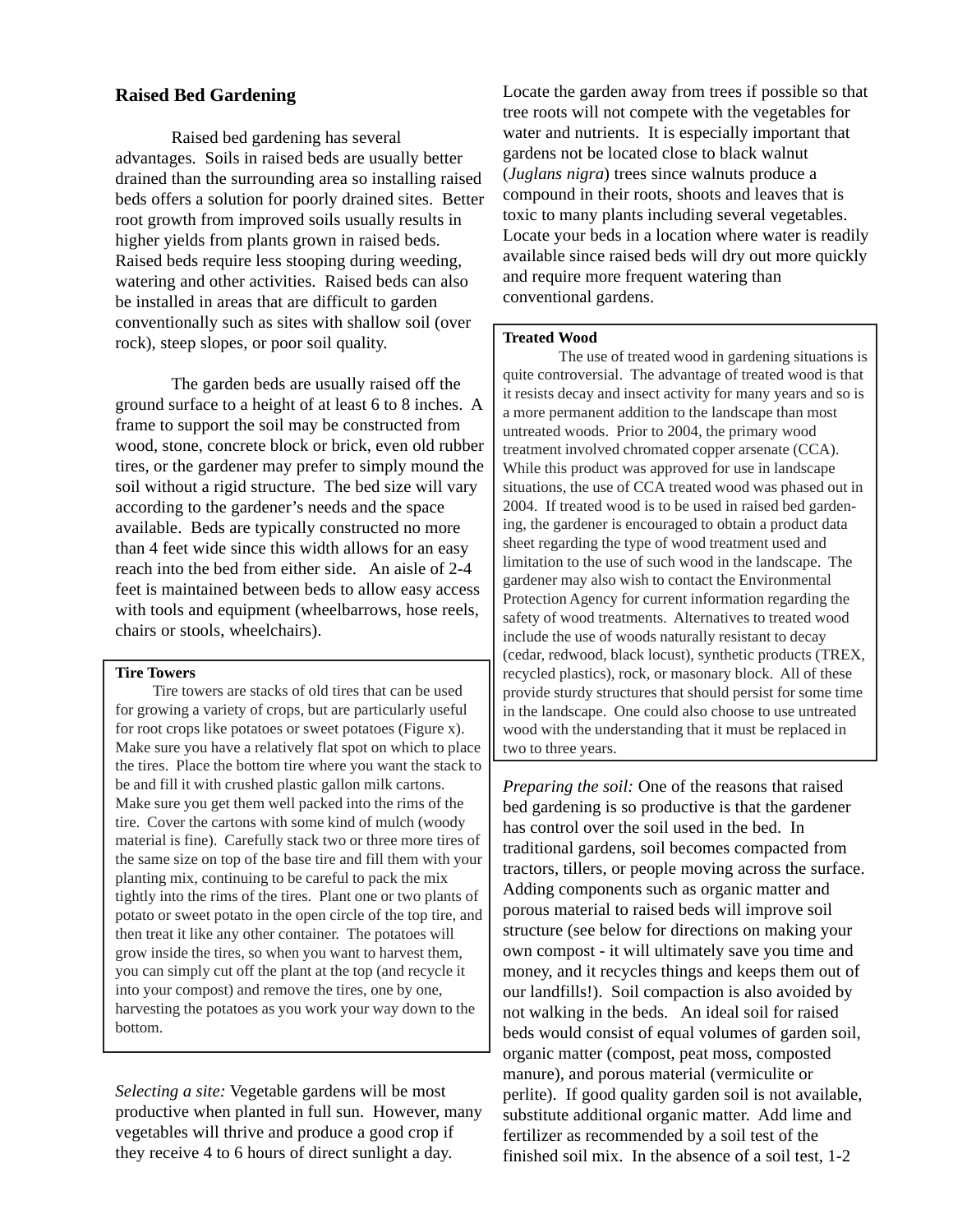pounds of a complete fertilizer such as 10-10-10 per 100 square feet is usually adequate.

*Planting*: There are several ways to plant your bed. You may also choose to plant in rows within the bed, or simply group similar plants together by maturation time or height. When choosing what to plant keep in mind that diversity in plants will promote a more stable ecosystem. Plant diversity tends to encourage more beneficial insects and microorganisms in the planting area. Monoculture, or grouping together of the same or closely related crops, may encourage more pest and disease issues. You may even want to include a few flowers in your garden to increase the diversity of plants being grown.

Also have a plan for intensively gardening the space. Remember that certain vegetables like spinach, lettuce, cabbage, broccoli, and others, grow well in spring and can be planted relatively early (late March or early April). These crops are often harvested by mid May when summer vegetables (tomatoes, beans, peppers, squash, corn, etc.) are planted. Some of these crops mature very quickly (see ID-126) and it may be possible to make two or more plantings in the summer garden. For example, beans planted in mid May will likely mature by mid July. A second planting of beans can be made in mid July to be harvested in mid September. Many summer vegetables will be finishing up by late August to early September, just in time for a planting of fall vegetables (many of the same crops that were grown in the Spring garden. By preparing for three gardening seasons (Spring, Summer and Fall) and planting in succession (one crop goes in as another is harvested), the most intensive and efficient use or your garden space will be achieved..

Another way to garden intensively is to train plants vertically when possible. This both saves space and often results in higher quality produce. Tomatoes should be staked or caged to support vertical growth. Viney crops such as cucumber, squash, or even melons can be trained to a trellis rather than allow them to sprawl across the ground. In the case of melons and squash that have large fruit, individual fruit may need to be support by a sling of plastic mesh or nylon hose.

Finally, as you plan from year to year, remember that it is good practice to move plants around if your gardening space allows. For example, if you have multiple beds, don't grow tomatoes (and related crops like potatoes, peppers, and eggplant) in

the same bed for more than 2 or 3 years. Give the soil a break from tomatoes (and related crops) for a couple of years by moving them to another bed, growing them in containers, or not growing them at all. This will prevent soil pests from building up to high numbers that will eventually impact the performance of your plants.



**Concrete blocks are heavy, but they can be laid in place with minimal or no anchorage.**

*Care and Maintenance:* One of the benefits of raised beds is that the plants have been elevated above the walkway and less stooping will be required for maintenance and harvest of vegetables. However, because the soil is raised it tends to drain water faster and may dry out more rapidly than conventional gardens. One way to slow soil drying is to mulch. A layer of organic or inorganic mulch will reduce weed growth (and competition between weeds and crops for moisture), and reduce water loss to evaporation. A 1 to 2 inch layer of organic mulch such as compost, straw, or grass clippings, will slowly break down and contribute beneficial organic matter to the soil. A few layers of newspaper beneath organic mulch will help to prevent weed germination.

Plastic film, usually black, is the most common type of inorganic mulch. The film is stretched over the bed in early spring after the soil has been prepared and anchored along the sides. Holes are made in the film where seeds or transplants will be placed. These holes will also provide entry sites for additional water during the growing season and allow for sufficient air exchange in the soil. Soaker hose or drip irrigation lines may be installed under the plastic to allow routine irrigation or supplemental irrigation during drought. Black plastic film will prevent weed growth by blocking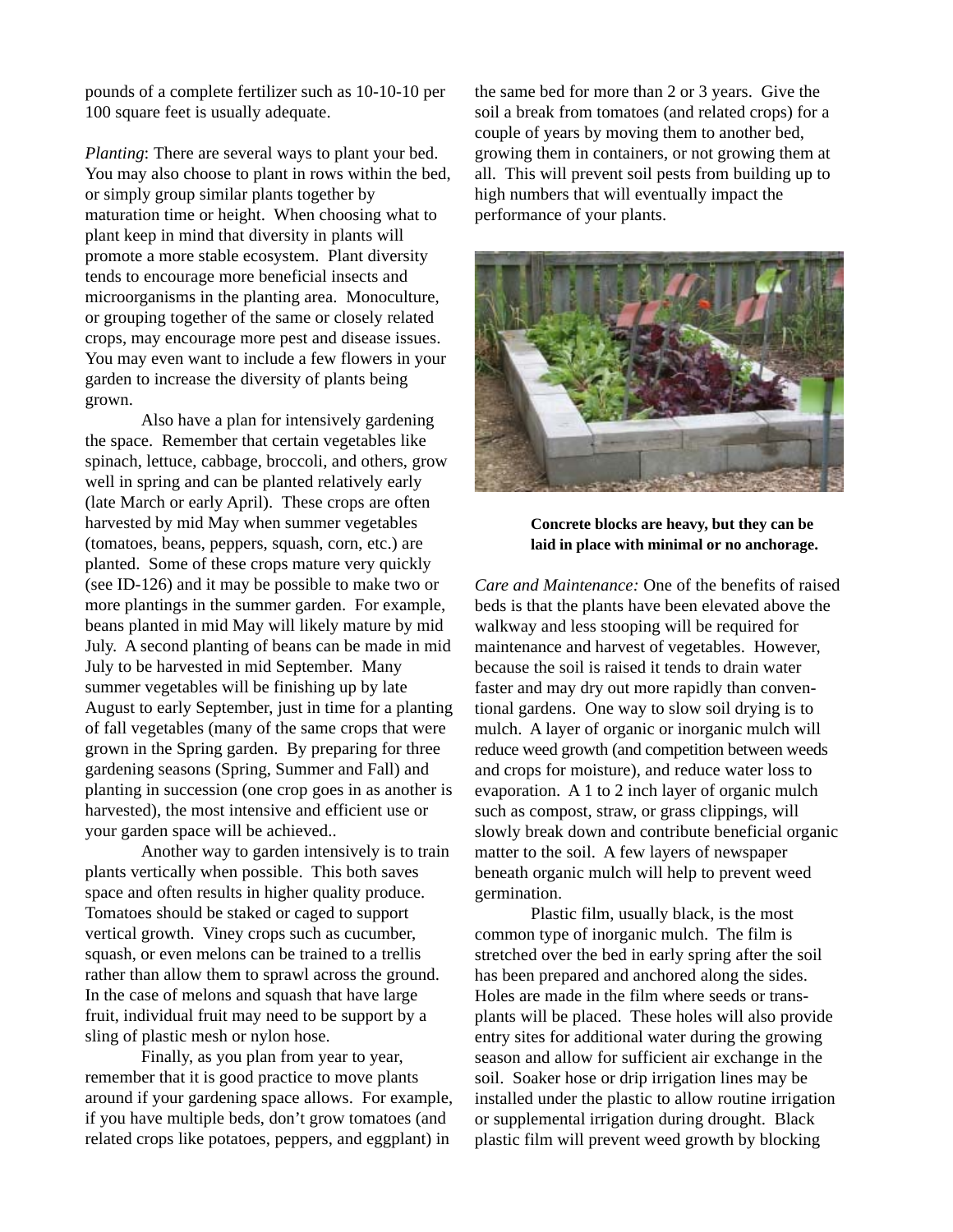sunlight, significantly reduce evaporation of moisture from the soil surface, and will also promote warmer soil temperatures in spring which will hasten development of most vegetable crops. The plastic film is usually replaced after each growing season and application of supplemental organic matter is more crucial with inorganic mulch than with the use of organic mulch. An added benefit of mulch (either organic or inorganic) is that the produce is usually cleaner at harvest.

As mentioned earlier, raised beds are more prone to drying out than conventional gardens. At least one inch of rainfall or supplemental irrigation per week will usually be necessary to mature a vegetable crop. If supplemental irrigation is applied, it is best to use drip or soaker hose irrigation since these tend to direct water to the root system and not onto the plant itself. Watering the entire plant, especially late in the evening, will allow water to remain on the foliage for several hours. In certain instances this may promote disease problems. Therefore, It is best to water in the morning if it is necessary to use some type of sprinkler that wets the entire plant.

Specific needs of individual crops as well as pest management is covered in other publications, especially ID 126, Home Vegetable Growing in Kentucky.

*Season Extenders:* As spring approaches, many of us will want to start work in our vegetable gardens. And who wouldn't want to get a jump on spring and have the first ripe tomato of the neighborhood? Or on the flip side of the coin, what if you could extend the growing season and produce leafy greens like spinach and lettuce well into the fall and winter? Row covers may allow you to do either. Row covers or low tunnels as they may be referred to by commercial growers, are made of clear plastic film that is supported by wire hoops. The covers run the length of the row and are covered on the sides by soil. The ends are often attached to a wooden frame to allow opening of the ends on warm, sunny days. The covers usually stand 18 to 24 inches tall. Commercial growers use another version of this technology called high tunnels which are large enough to walk under.

The advantage of row covers is that they protect plants from frost. On cool nights the warm soil radiates heat that is trapped by the covering and so offers the plants some protection from cold temperatures. Cold sensitive plants such as tomatoes and peppers, can be transplanted to the garden 3 to 4 weeks earlier when using row covers. Once warm temperatures prevail, the covers are removed and the plants grown normally. Cold tolerant plants, such as spinach, make a great fall and winter crop under row covers and can be grown nearly winter-long. Another advantage is that plants grown under row covers often have fewer insect problems. On warm days, temperatures under the row covers can become quite hot to the extent that plant damage may occur. If warm sunny conditions are expected, open the ends of the row covers to allow some ventilation, then close them again at night to conserve heat.

One problem people encounter with row covers is that weeds like them as well. When you consider that the covers are in place for 3 to 4 weeks and that little cultivation can be done during this time, it's easy to see why weeds may become a problem. One solution is to put black plasticsheeting on the soil before planting. Holes only large enough to insert the transplants are made in the black plastic and the remainder of the area is covered by the plastic to suppress weed growth. The black plastic will also help to conserve soil moisture and will trap more of the sun's energy to warm the soil and provide heat to the plants on cold nights. When the row covers are removed, the plastic weed barrier is usually left in place to give season-long weed control.

#### **Square Foot Gardening**

Square Foot gardening, developed by Mel Bartholomew is a special type of raised bed gardening. The bed is divided into one-square-foot grids, with each grid planted in a defined number of transplants or seeds depending on what crop is being grown. The Square Foot approach also emphasizes the use of recycled materials for bed construction, and relies heavily on compost as a major component of the growing medium. The use of synthetic fertilizers and pesticides is also discouraged in Square Foot Gardening. Because of the emphasis of compost and other organic materials in the growing medium, supplemental fertilizer may be unnecessary in Square Foot gardening.

*Constructing Boxes:* In the United States, a square foot garden is usually 4 feet by 4 feet, providing 16 individual square foot areas for planting your vegetables, herbs, and flowers. If possible, find 4 recycled (but not treated) boards that are 1 inch thick, 6 inches wide, and 4 feet long. Drill holes in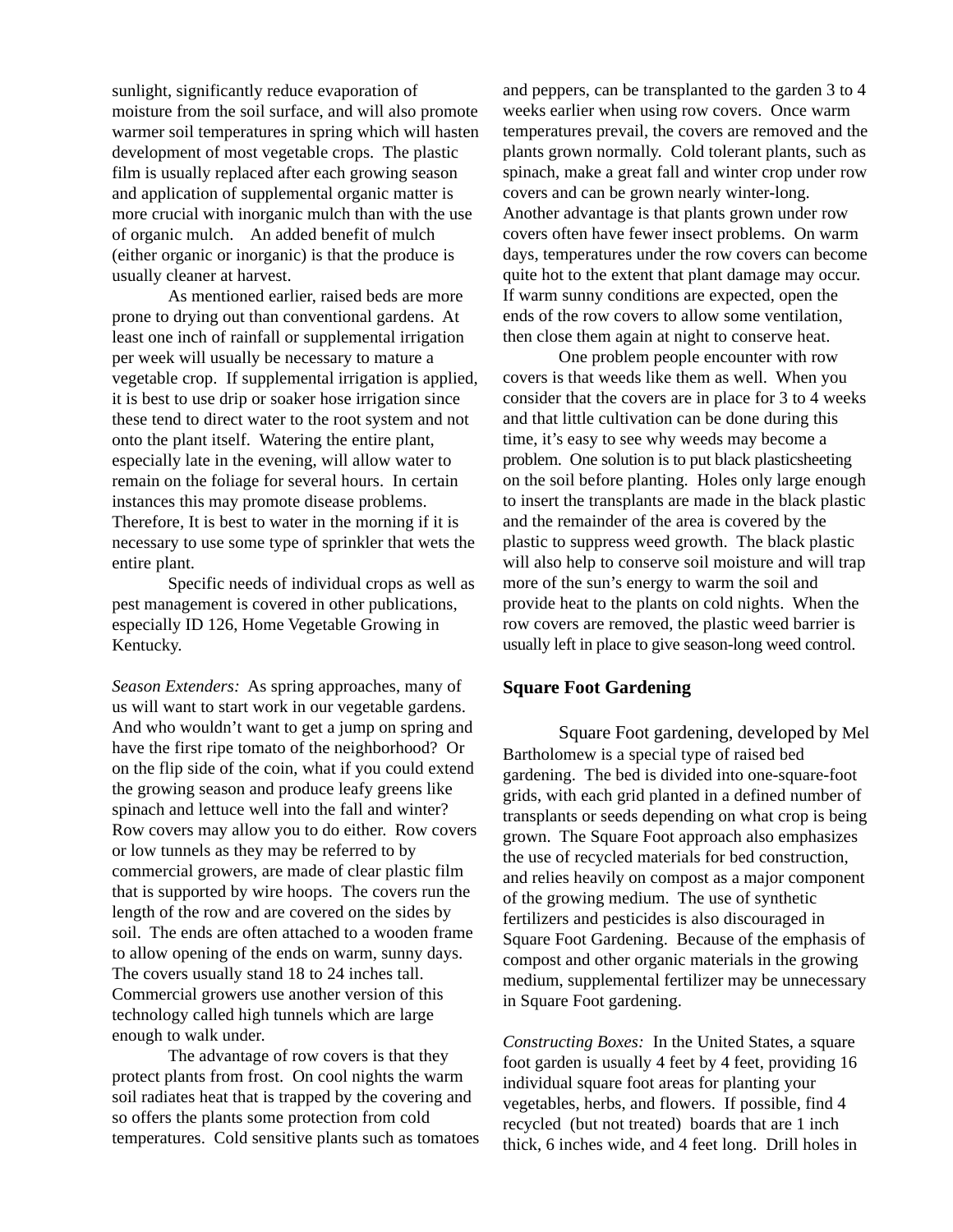the ends and sides so that you will be able to screw the boards together to form a box. Use 3-inch screws to hold the boards together. Depending on how much space you have to use, or whether you would like your children to have their own gardens, you can also make square foot gardens that are 3 feet x 3 feet or 2 feet x 2 feet. The size is dependent on whatever distance is comfortable for you to reach across from any side to tend the garden - smaller sizes for smaller people.

If you are going to place your square foot garden on the grass or on an old garden plot, place newspapers or corrugated cardboard on the bottom to form a "floor." The newspapers should be several layers thick, and are placed with edges overlapping by about a third. Cardboard is a single layer, but also overlapping by about a third. Once you have formed the floor for the garden, soak it thoroughly with water, so the papers or cardboard become soggy.

If you are going to place your square foot garden on concrete or asphalt or another solid surface, use 3/4 inch plywood - a single sheet - for the base, and screw the plywood onto the frame. You also need to drill a few drainage holes (4-6) in the plywood base.



**Boards made from recycled plantics are available and are resistant to decay.**

*Soil Mix*: The soil mix for a square foot garden is equal volumes of peat moss, coarse vermiculite and compost. A 4 x 4 square foot garden will require 8 cubic feet of the mix. Peat moss often comes in 3 cubic foot bales, and the big bags of coarse vermiculite also are 2 or 3 cubic feet. Mix the three in a wheelbarrow or other big container and fill the box up to the edges. This mix is high in nutrients because of the compost, and is very loose and friable, making it easy for plant roots to grow and

obtain all the nutrients and water that they need. Both the peat moss and the vermiculite help to hold water in the soil for the use of the plants.

*Grid:* Now you need to mark off your squares. There are 16 squares in a 4 x 4 foot garden. Use either nails with twine or string to mark off the squares, or, for a more permanent grid, use narrow wooden laths or recycled 4 foot venetian blind slats. If you are using a more permanent grid, the ends of the grid sections should also be screwed to the boards that edge the garden.

*Planting*: When planting your square foot garden, you may use either bedding plants or seeds. This kind of garden is very conservative of seeds, as you will be placing the seeds or plants in the final spacing that is recommended for each type of plant on its seed packet. For each square foot, you will plant either 1, 4, 9, or 16 plants. The ones that have only a single plant are ones that should be planted one foot apart, like tomatoes or cabbage. The ones that are 4 per space, like chard or lettuce, are ones that need to be 6 inches apart. The ones that are 9 per space, like beets or spinach, are ones that need to be 4 inches apart, and the ones that are 16 per space, like radishes or carrots, are ones that need to be only 3 inches apart.

To emphasize diversity, and get the most from your garden, plant different things in each square—some can be reserved for flowers (most flowers end up in the 4 per square category). If you want to grow things that form vines, like cucumbers or squashes (usually 1 per square), put them on the north side of your garden (so they won't shade the others), and use poles or electric conduit, or pvc pipe to make a trellis for them to climb. You can use chicken wire or other mesh products (like deer fencing or bird netting) across the uprights to give the climbers lots of places to wind their tendrils.

When using seeds, pour only a few from the packet into your hand and then place only one or two seeds in each hole. If you keep your leftover seeds in a cool and dry place, many of them will survive to make new plants for you for several planting seasons. When using bedding plants, make a shallow, saucer-shaped depression where the plant will be placed. This will help direct water to the root system.

Some of the things you will plant grow very quickly and will be harvested in a month or so. There are three major types of plant that you will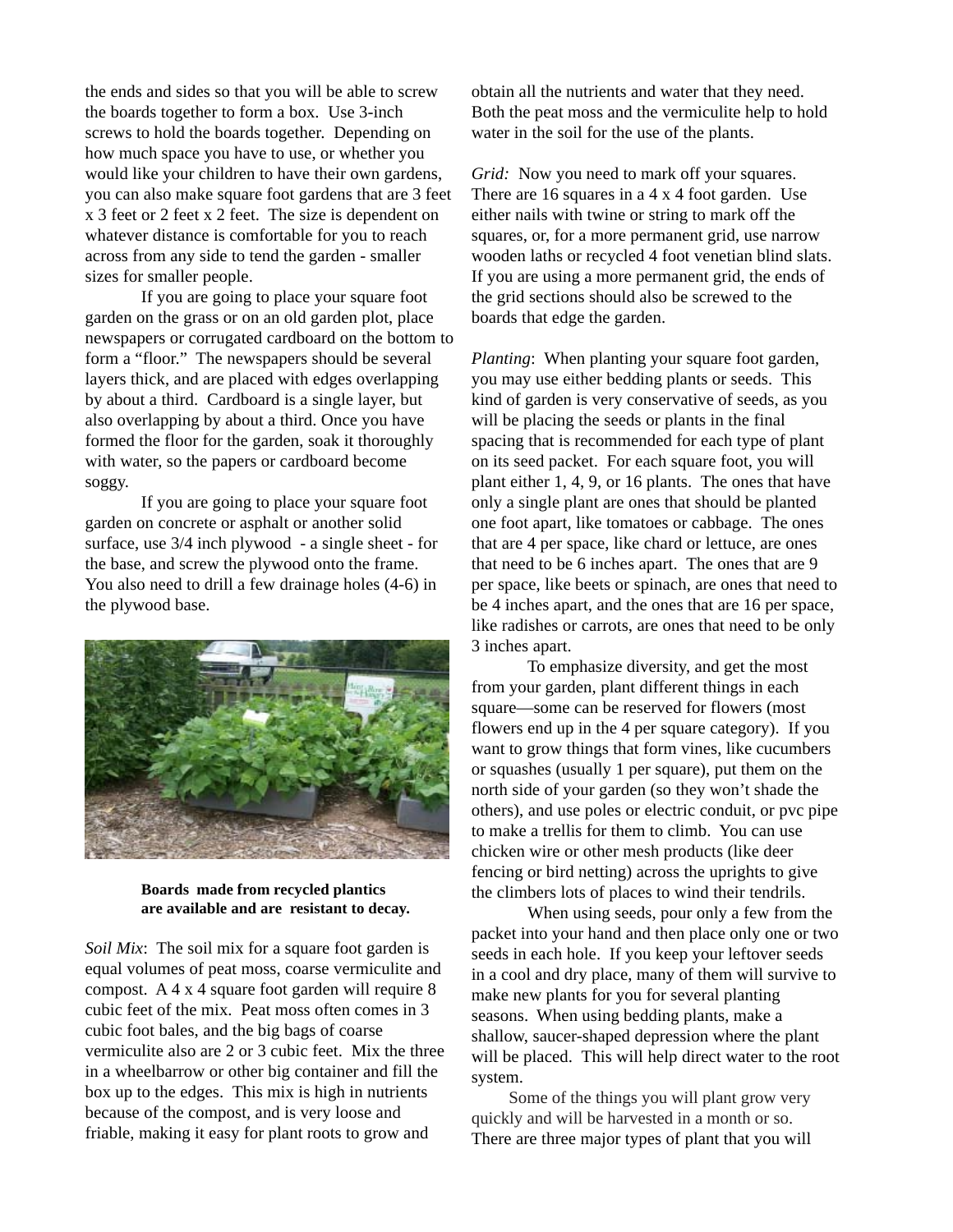have in your garden - ones that we eat the root (carrots, beets, parsnips, radishes), ones that we eat the leaves (lettuces, chard, spinach, cabbage), and ones that we eat the "fruits" (tomatoes, beans, peas, squashes). When you harvest something from one of these categories (radishes - a root, for example), replace it with something from one of the other two categories (spinach as a leaf or beans as a fruit, for example). If you start in the spring, you might be able to grow all three types in each square over the whole growing season.

Each time you make a change in a square of the garden, you add another trowel full of compost and mix it into the soil in that square before replanting or reseeding. This addition of compost will resupply the growing medium with nurtrients.

These gardens are so small that it is easy to protect them, whether with garden fabric to protect against too much sun, or with chicken wire or netting to protect from insects and animals, or with something like the row covers to extend the growing season. You can make your own cover supports with bent wire hangers to cover the whole garden or only a single square.

*Themes:* One of the things that is fun about a square foot garden is that you can design it any way you want. So if you want a pizza garden, for example, you might want to be growing onions, green peppers, banana peppers, tomatoes, parsley, basil and oregano. If you wanted a salad garden, you might want to be growing green peppers, cucumbers, spinach, cherry tomatoes and several varieties of lettuce. Use your imagination and enjoy!

#### **Container gardening**

Even if you live in an apartment or condominium with only a balcony, patio or walkway available for gardening, you can still enjoy many of the rewards of growing your own vegetables. Lack of space for a traditional garden is not the only reason to try container gardening. Switching to container gardens can be one solution to a traditional garden site that is unsuitable because of poor drainage, problems with soil-borne organisms, too much shade or too much sun. In addition, container gardens can be part of a crop rotation plan that involves moving certain crops from a backyard garden to containers to lessen the buildup of soil borne diseases for certain crops. Container

gardening is also one example of assistance gardening that may be suitable for people with disabilities or limited mobility. Many containergrown vegetables also have ornamental value and can enhance your home. Using containers allows you to take advantage of the various microclimates in your vicinity. For example, lettuce can be grown in a cool, shaded area while heat-loving plants, such as eggplant, can be located in full sun where reflections from buildings or patio surfaces add to the heat.

*Choosing vegetables for containers:* As a rule, nearly all leafy vegetables will do well in containers. Plant breeders have developed many dwarf or miniature varieties for container production. Crops with many fruits per plant, such a tomatoes, are good choices. Cultivars with a bush or compact growth habit also do well. Details regarding vegetables, their maturation dates, and mature size can be found in ID-126–Vegetable Cultivars for Kentucky Gardens, available from your County Extension Office.

*Selecting containers:* You can grow vegetables in just about any container that will hold soil, is large enough to support the crop when it is fully grown and has drainage holes. Porous materials, such as clay and wood (rot-resistant redwood, cedar or cypress are best), lose moisture more quickly in dry weather and will therefore require more frequent watering. On the other hand, it is almost impossible to overwater plants growing in porous containers when adequate drainage is present. Non-porous containers made of metal, plastic, glazed pots, glass and wood lined with plastic hold moisture longer.

Consider using barrels, window boxes and hanging baskets. Unusual and unique containers will add interest to your garden. Use caution when selecting small containers of dark colors. The root zone may become dangerously overheated when such containers are exposed to full sun.

Each container must have drainage holes in the bottom so the plant roots will not stand in water. If the container does not already have holes, make at least four small nail holes in its sides, ½ inch from the bottom.

Choose the container size to match the plant's growth requirements. Feeding and watering plants is easier if you use large containers, since smaller ones need more frequent attention.

You will also want to consider the combined weight of the container with the amount of soil that it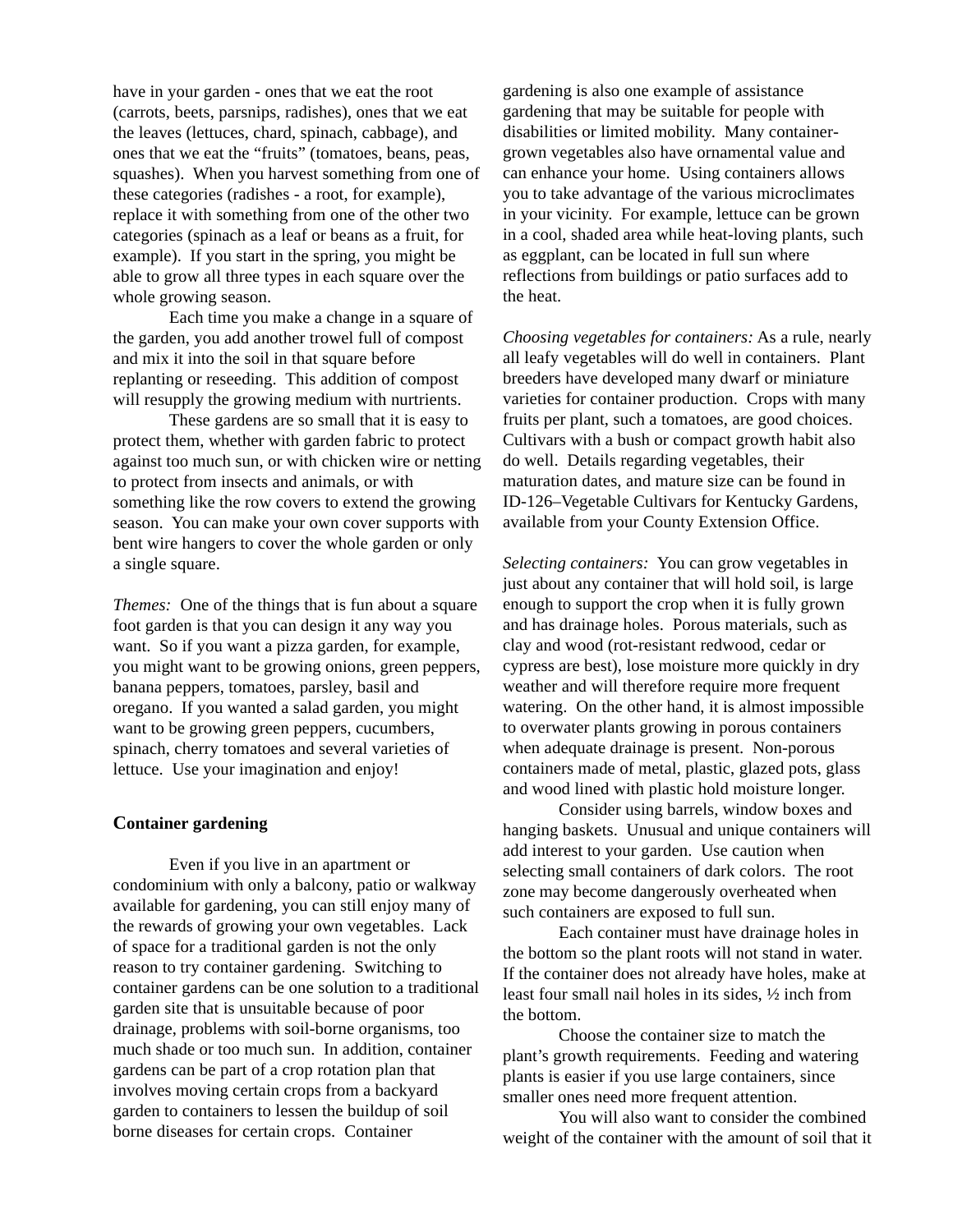will hold. If too light, your plants may blow over during a wind storm. On the other hand, if you will be moving your plants during the growing season, you will not want to have excessive weight to handle. You may need to choose a container made of a lighter material or place your plants on a wheeled platform for ease in re-locating.

*Potting mixes:* For small or a few containers it may be easiest to use a commercially prepared greenhouse potting soil mix, available at local garden centers or greenhouses. If you are going to have several large containers, it may be more economical to mix your own soil. The growing mix described for Square Foot gardens would work great, or try the soil mix recipe given below. The use of garden soil adds density that will impart added stability to containers where top-heavy crops are being grown. However, garden soil may contain weeds, insects, or disease organisms that may interfere with your container garden. You can use a conventional oven or a microwave to sterilize the garden soil for this mix. Place moistened soil in a cake pan and heat in a 200 degrees F oven for 45 to 60 minutes or, using a microwave-safe pan, microwave the soil for 15 to 20 seconds.

> 1 part compost or sterilized garden soil 1 part perlite

1 part sphagnum peat moss (Canadian) ¼ cup superphosphate per bushel  $\frac{1}{2}$  cup dolomitic limestone per bushel

*Planting:* For best results moisten the soil mix the day before you intend to plant. Many plant mixes contain a high percentage of peat, which requires time to soak up the water. Peat moistens faster with hot water than with cold water. A drop of dishwashing soap will help wet dry potting mixes. If you will be using a slow-release fertilizer, it should be added to the soil mix prior to planting.

Be sure the container is clean before planting. If you are using a clay pot, soak it in water for a few minutes first. Place a coffee filter, screen mesh or clay pot fragments over the drainage holes to keep the soil mix from leaking out while filling. You can add a filler, such as Styrofoam peanuts or crushed milk jugs, to the bottom few inches of an especially large or deep container. This will help reduce the amount of soil mix needed. Potting mix should be added to within ½ inch of the top of the container. Plant spacing will be similar to those in raised beds or Square Foot gardens.

*Plant support:* Tall or vining vegetable crops require staking, caging or trellising. This includes tomatoes, cucumbers, pole beans and other climbers. It is best if plant supports are put in place at seeding or transplanting to minimize the amount of disturbance to the plant. It may be necessary to anchor these containers to provide additional stability during high winds.

*Interplanting:* While a single container can be limited to just one crop, this is not necessary. You can interplant your vegetables with herbs, bedding plants and even other vegetables. To be successful, all plants in the same container mush have the same requirements for sunlight and water.

*Maintenance:* Pay particular attention to watering container-grown vegetables. Due to their small volume, container soils can dry out very quickly, especially on a concrete patio in full sun. Porous containers, such as clay, are especially prone to dry out rapidly and can actually wick water away from plants. Daily watering may be necessary, however do not go to extremes. Water when the soil feels dry, adding enough that water runs out of the drainage holes. The soil should not be soggy or have water standing on top of it. Water should also freely drain from the base of the container and not collect in a saucer–this may lead to a water soaked growing medium that will foster disease problems.

Vegetables grown in containers should be fertilized regularly. Make the first application three weeks after plants have two sets of leaves. Repeat once a week using a soluble plant food at one half the label rate. If you added a slow release fertilizer to your soil mix or use a high percentage of compost in the mix, additional fertilizer may not be needed. Your plants will exhibit yellowed foliage and stunted growth when nutrients become limiting. Additional fertilizer or compost will need to be applied in such cases.

Protect plants from very high heat caused by light reflection from pavement or a building. If necessary, move them to a cooler spot or shade them during the hottest part of the day. Plants may also need to be taken to a more sheltered location during severe rain or wind storms. Remember that the root zone is prone to overheating, as well. Small, darkcolored containers should not be used in full sun.

After you harvest spring and early summer crops, you can replant the container with vegetables for the summer or fall garden.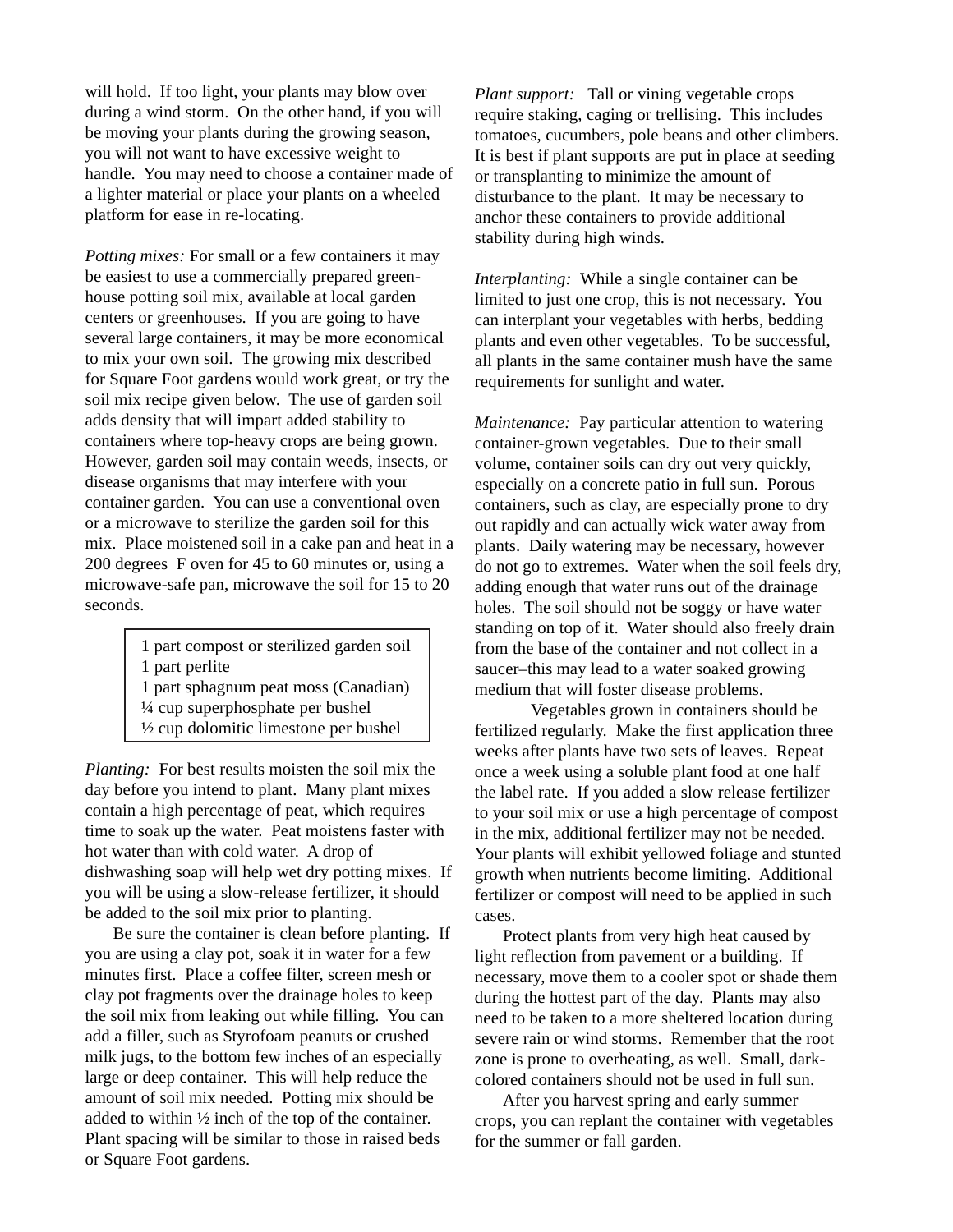Remove vegetable crops from their containers once harvest is complete or after a killing frost. It is best not to save and reuse the same potting soil the following season because the soil may be harboring disease organisms or insect pests. In addition, the soil becomes compacted and loses its structure with repeated watering and cultivation. Instead, add the used soil to a compost pile or to soil in your yard or garden.

Scrub containers with a 10% solution of household bleach before storing. Clay containers should be stored where temperatures will not drop below freezing. They are porous and are likely to crack when exposed to low winter temperatures. Non-porous containers can be stored outside.

#### **Summary**

Gardening is one of the most popular activities for people around the world. Providing food, herbs and flowers for your table and enjoyment only add to its popularity. Focusing on the small scale and adaptability of these small space gardens shows you that almost anyone can grow *some* kind of garden. People of different sizes, people with different experience in growing things, people with disabilities, older and younger people - all can manage some kind of garden. Just decide which kind you want and design it so that the gardener will be able to work in it. Have teenagers build gardens for elderly people to manage. Grow gardens with lots of scents and textures for the visually challenged. Build gardens up on tables or sawhorses so that wheelchairs will fit underneath. Get out in the sunshine and GROW!

### **Light needs of some popular vegetables.**

#### **Partial Sun (4-6 hours per day)\***

| <b>Beets</b> | Onion         |
|--------------|---------------|
| Carrots      | Parsley       |
| Cauliflower  | Peas          |
| Swiss chard  | Radishes      |
| Cucumber     | Spinach       |
| Lettuce      | Winter squash |
|              |               |

\*Although these vegetables will grow in partial sun, best yields may be realized in full sun.l

#### **Full Sun (Over 6 hours per day)**

| <b>Beans</b>    | Eggplant        |
|-----------------|-----------------|
| <b>Broccoli</b> | Melons          |
| Cabbage         | Summer squash   |
| Corn            | <b>Tomatoes</b> |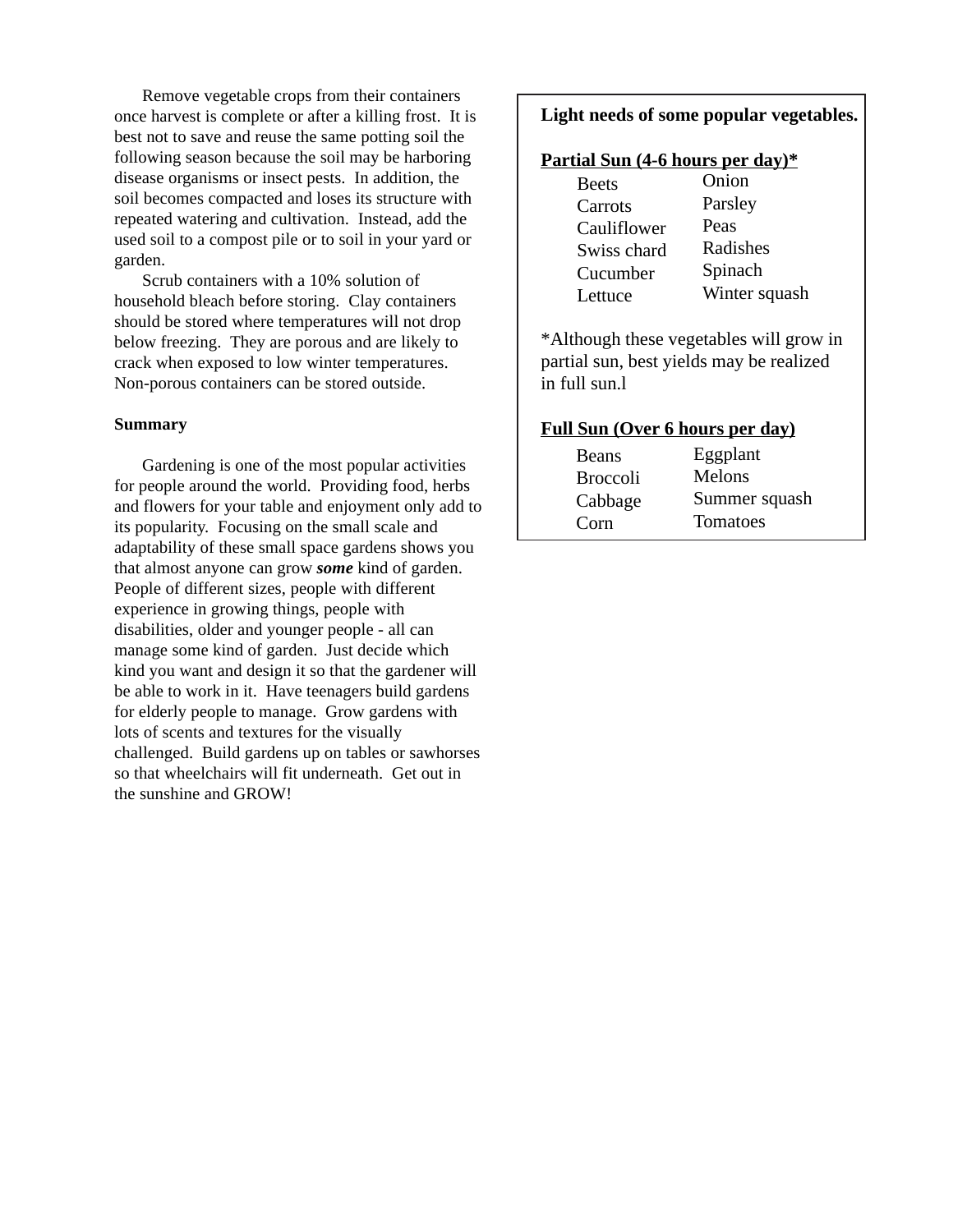# **Spacing of plants in conventional raised beds and Square Foot gardens.**

| <u>1 plant per square foot*</u> |                   | (space 1 - 1.5 feet apart in conventional beds) |                      |  |
|---------------------------------|-------------------|-------------------------------------------------|----------------------|--|
| Roots/Tubers                    | <u>Leaf Crops</u> |                                                 | <b>Fruit/Legumes</b> |  |
| Potatoes                        | <b>Broccoli</b>   | Melons                                          |                      |  |
| <b>Sweet Potatoes</b>           | Kale              |                                                 | Squash Cucumber      |  |
| Horseradish                     | Collards          | Tomatoes Okra                                   |                      |  |
|                                 | Cabbage           | Artichoke Peppers                               |                      |  |
|                                 |                   | Eggplant Pumpkin                                |                      |  |

**4 per square foot\*** (space 6 inches apart in conventional garden)

*Herbs* Parsley Cilantro Basil Oregano Mint

*Leaf Crops* Bok choy Lettuce Chard/Swiss Chard

*Fruit/Legumes* Soybeans Fava beans Drying beans Corn Strawberries

**9 per square foot** \* (space 4 inches apart in conventional garden)

*Roots/Tubers* Beets Turnips Garlic

**16 per square foot\*** (space 3 inches apart in conventional garden)

| Leaf Crops | <i>Fruit/Legumes</i> |
|------------|----------------------|
| Spinach    | String beans         |
|            | Peas                 |
|            |                      |
|            |                      |
|            |                      |

 \* To plant one per square, simply make a hole with your fingertip in the center of the square and place the seed or bedding plant right there (bedding plants should be planted into a small saucer-shaped depression in the soil).

 \* To plant four per square, draw a line from top to bottom of the square with your fingertip, halfway across the square; then draw a second line from side to side, halfway across the square, so you have made a big cross (like the Red Cross cross) in your square. Then make a hole with your fingertip in the center of each of the little squares and put the seed or plant in those holes.

 \* To plant nine per square, use your index and baby fingers to draw two lines from top to bottom and from side to side, giving you a grid like a tic-tac-toe game. Make a hole in the center of each of these little squares and put the seed or plant in them.

 \* To plant sixteen per square, start with the grid you did for four, then use your index and second finger to make four holes in each of the four sections, and plant your seed or plant in each of them.